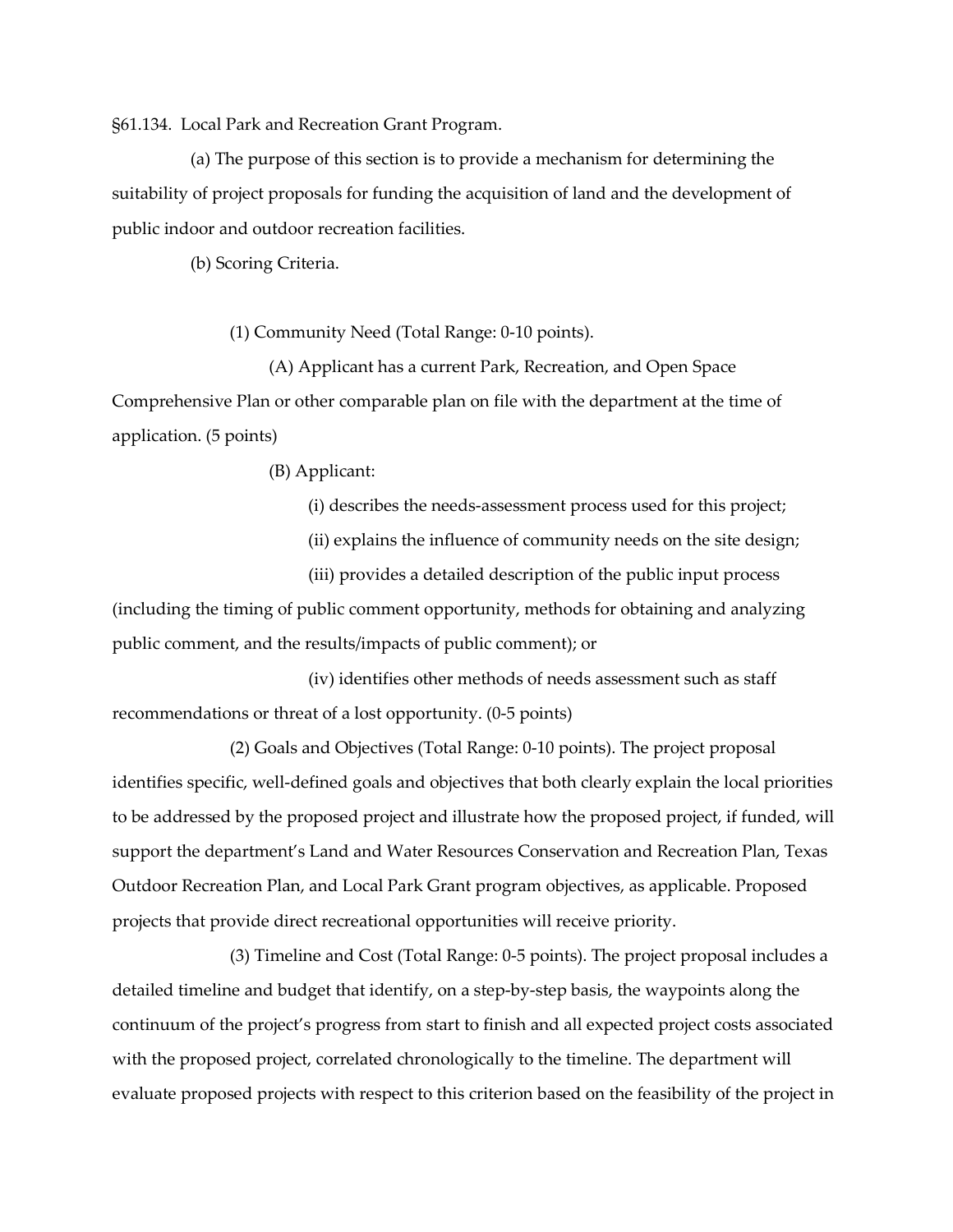the context of the department's empirical understanding of similar projects and the consistency of the submitted budget with that understanding, particularly with respect to acquisition and/or construction costs.

(4) Site Design (Total Range: 0-10 points). An application must include a site plan/boundary map that is clear, easy-to-read, and contains all information required by and identified in the funding application. Acquisition-only projects must describe plans to protect natural and cultural resources and include plans depicting anticipated future development

(A) Site design takes into consideration the character and special features (including features of natural, cultural, or historical importance) of the site and clearly identifies street names, total acreage, true north arrow, utilities, easements, special features, boundaries of existing parkland, and boundaries of acquisition tracts. Site maps correlate with the project components described in the application and outlined in the itemized budget. (0-5 points)

(B) Project maximizes the use of funds for acquisition, recreation and conservation opportunities, determined by dividing the direct acquisition, recreational, and conservation costs by the total construction costs and multiplying the result by 5. (0-5 points)

(5) Organizational capacity (Total Range: 0-5 points).

(A) The applicant demonstrates to the department's satisfaction that qualified staff and resources are in place to manage the grant from inception to completion, or, alternatively, evidence that the applicant is partnered with an entity to provide staff and/or resources necessary to manage the grant from inception to completion.

(B) The applicant demonstrates to the department's satisfaction that resources are in place to properly operate and maintain facilities supported by the grant following completion, or, alternatively, a feasible plan and timeline for obtaining resources to properly operate and maintain the facilities supported by the grant following completion.

(6) Past Performance (Total Range: 0-10 points).

(A) Applicant is a first-time applicant. (10 points); or

(B) Applicant is in full compliance with the conditions of previouslyfunded and active recreation grants awarded by the department under this subchapter. (10 points); or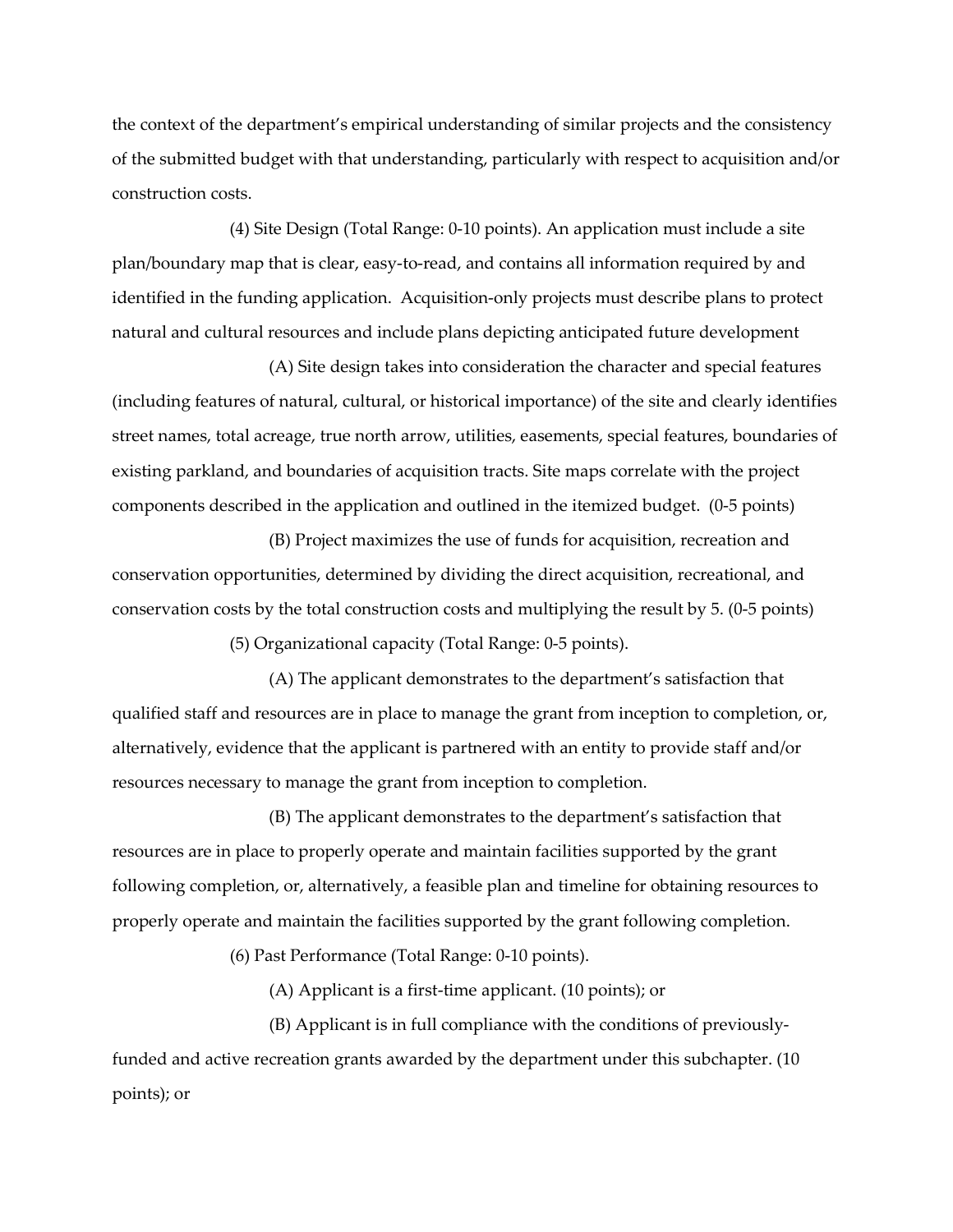(C) Applicant is not in compliance with the conditions of previously-

funded and active recreation grants awarded by the department under this subchapter but provides a credible and feasible action plan and timeline for achieving compliance. (0-10 points); or

(7) Geographic Distribution (Total Range: 0-5 points). The project will improve the geographic distribution of park and recreation lands and facilities in the project's service area or within the applicant's jurisdiction.

(A) Project provides the first public park in the applicant's jurisdiction or intended service area (5 points); or

(B) Project fills a critical parks and recreation gap as identified through research, public input, or other means. (0-3 points).

(C) Project is safely accessible to the public via multiple modes of transportation (e.g., walking, biking, public transportation system). (0-2 points).

(8) Under-served Populations (Total Range: 0-10 points). The proposed project increases opportunity and improves access to parks and recreation facilities for under-served populations.

(A) Project improves opportunities for low-income citizens, defined as the percent of households making less than \$35,000 per year, based on economic and demographic data for the service area from the most recent federal census data; and/or

(B) Project improves opportunities for ethnic minority citizens, defined as the percent of a population that does not select "white alone" on the US Census, based on economic and demographic data for the service area from the most recent census data; determined by multiplying the sum of percentage of population qualifying as low-income and percentage of population qualifying as minority by 5.

(9) Accessibility (Total Range: 0-5 points). The proposed project provides park and recreation opportunities for physically/mentally challenged citizens that exceed federal and state required accessibility standards.